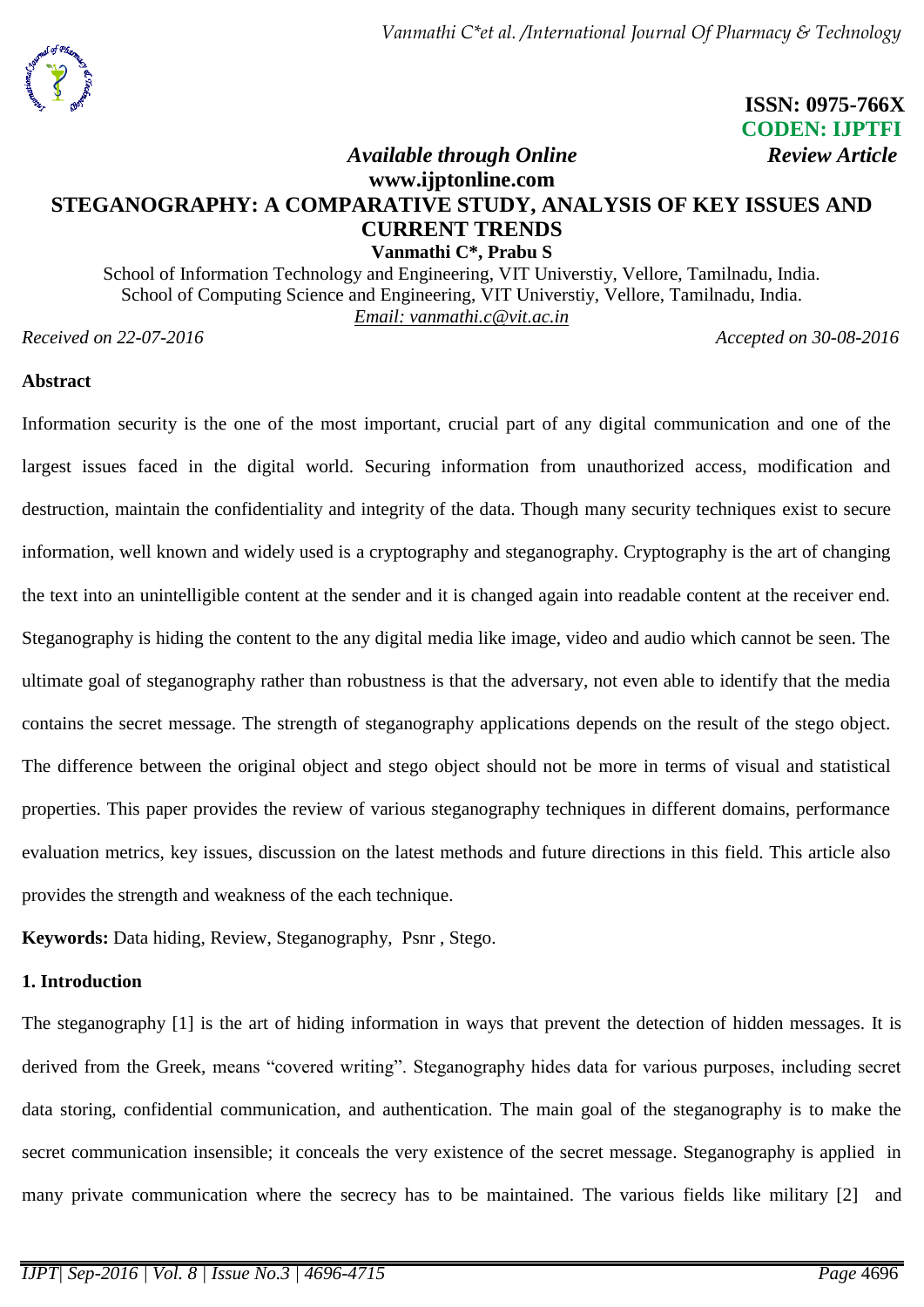intelligence agencies [3], healthcare industry and in, specific medical imaging systems use the benefit of information hiding. [4], checksum embedding [5], radar systems and remote sensing.

## **1.1 A framework for secret communication**

Steganography applications follow a general working principle given in fig1. A is the sender wants to transmit the secret message to the receiver B. A is choosing a cover object to embed and hide the secret message into it using steganographic algorithm. The cover object may be any image, audio or video similarly the secret message may be text or an image. At the receiver end the reverse steganographic algorithm is applied to extract the secret message from the cover object. Stego key may be used to control the embedding process.



**Fig1. Framework for Steganography.**

## **1.2 The key terms and characteristics**

The key terms used in steganography are

**Cover object** – The object which is used to hide the secret message

**Message** – The secret message that is the actual information to be hidden in the cover object.

**Stego object** – The cover object after embedding the secret message.

**Embedding algorithm** – Procedure to hide the message into cover object.

**Extraction algorithm** – Procedure to extract the secret message from the stego object.

The embedding process can be described as

E: C X M -> C, where C is the cover and M is the message, and satisfies the condition  $|C|>=|M|$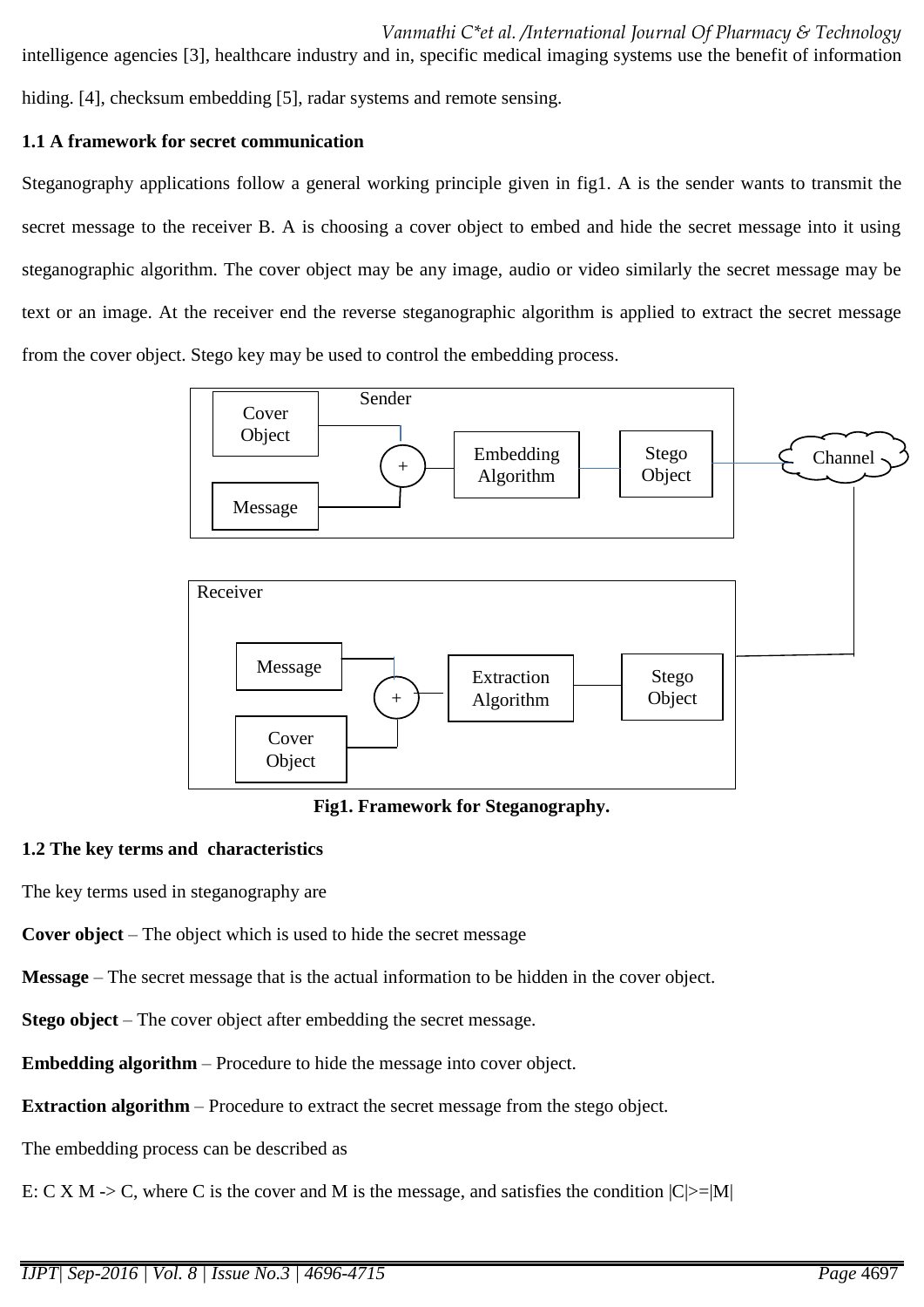The Extraction process can be described as  $D: C \rightarrow M$  where C is the cover and M is the message. The private steganographic algorithm is shared by both sender and receiver for embedding and extracting the secret message. The characteristic of a steganographic system can be measured by three important factors

- a. Imperceptibility Which is the most important property of the data which shows how difficult to determine the presence of the data existence.A true steganographic system should not be detectable neither by system or by human being.
- b. Data Capacity Which is the possible amount of secret data to be hidden and retrieved successfully on the cover image without degrading the cover image quality. The human eye cannot detect the small amount of data hidden. The statistical tests reveal the presence of large amounts of data is hidden
- c. Robustness Refers how well the stego system withstands the various attacks like cropping, rotating, compressing and filtering to extract or remove the hidden data. Watermarking is an example of the robust steganographic system.

## **2. Types of Steganography**

There are two types of Steganography Fig2.Linguistic and technical steganography. Linguistic steganography hides the data in a non obvious way so that is not visible to others [6]. There are different ways which use the linguistic structure of a text as a place to hide the information.

It is divided into two types semagrams and open codes. In semagrams the message is hidden using symbols and signs. In open codes the secret data are hidden using legal paraphrases of the text so that it is not suspected by the observer



#### **Fig2. Types of Steganography.**

Technical steganography uses the various systematic methods like invisible ink, microdots and computer based algorithms to hide the secret message. It uses digital images, audio , video and text as a cover medium to hide the message. Image Steganography becomes more popular compared to others due to its wide use of images over the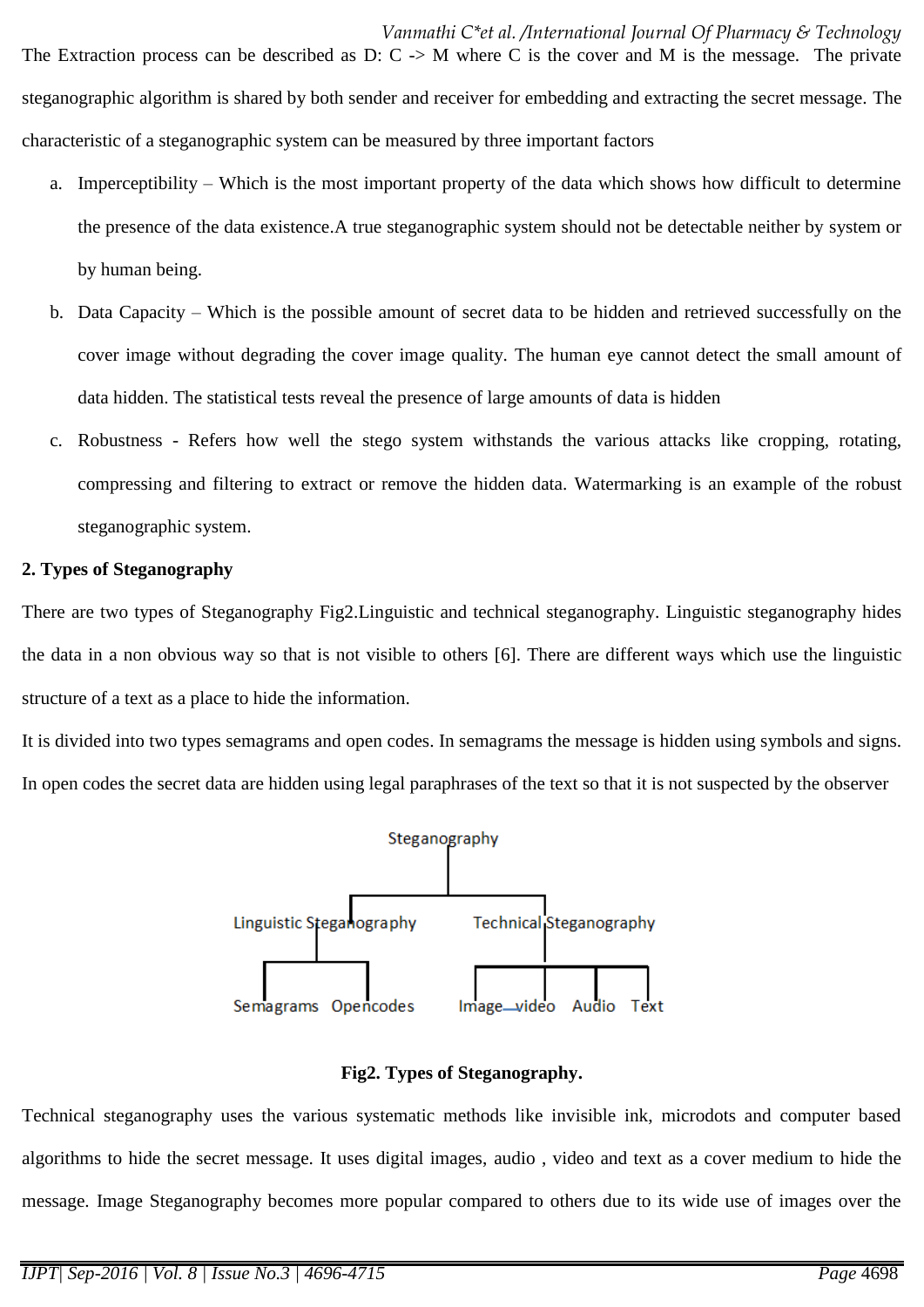internet and other applications. It involves hiding the information which naturally present in 'noise' within the image. Noise can be defined as unwanted or unimportant information present in the image signal. Audio Steganography hides the message in 'audio noise'. Audio noise is the frequencies which is not heard by humans. Changing the actual audio signal to hide the secret message affects the statistical properties of audible signals and it is easily identified by sound engineers, audiophiles and musicians. So care must be taken while modifying the audio signal. Steganography is broadly classified into various domains spatial, transform, spread spectrum, statistical and cover generation technique [2]. This paper provides the detailed review of spatial and transform domain techniques on the image. The most popular image formats on the internet are Graphics Interchange Format, Joint Photographic Experts Group (JPEG), and the Portable Network Graphics (PNG). Most of the techniques are developed to exploit the structures of these .

### **2.1 Spatial domain steganography**

Spatial domain techniques are also called as substitution techniques. In this the actual pixel values of the image are changed to hide the secret data. In substitution technique the secret message bits is encoded in the insignificant parts of the cover image generally in LSBs. Since there are only minor changes in the image the sender assumes the attacker will not notice the changes in the original image. But it is vulnerable to signal processing attacks and also it loses the total information for lossy compression techniques. Fig 3 shows the common methods used in spatial domain.



**Fig 3. Existing methods of Spatial Domain Technique.**

- LSB least Significat Bit
- PVD Pixel Value Differencing
- PPM Pixel Pair Matching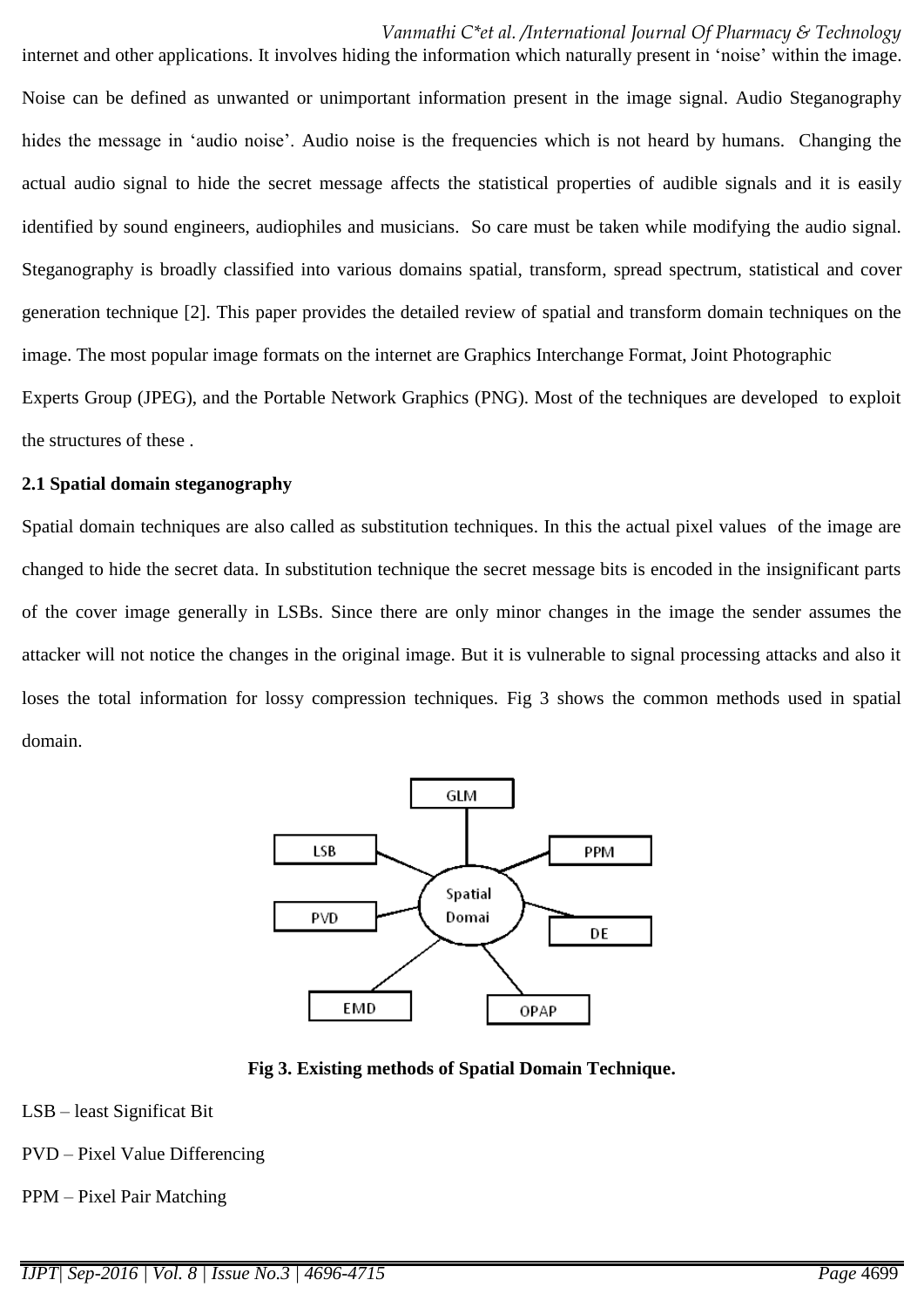EMD- Exploiting Modification Direction

DE – Diamond Encoing

## **2.1.1 LSB method**

The LSB replacement [7] is the general spatial domain techniques which are used in spatial domain, in which the secret data is hidden in Least Significant Bits of the image so that the modification is not noticeable by the human eye. The best result is achieved if the  $1<sup>st</sup>$  to  $4<sup>th</sup>$  LSB bits are replaced by the secret bits. It can be applied to 8 bit grey or 24 bit color images. In 24 bits each 3 bits of a secret image can be hidden in each red, blue and green components if one LSB is replaced.

The following fig 4 shows LSB replacement in 8 bit image formats.



# **Fig4. Example of 8 bit LSB replacement.**

The following figure 5 shows LSB replacement in 24 bit image formats

## **Before Embedding**

101101010110110010101101 101101101100110100111110 1011010101110001110001110 Data to be hidden is 10010110 **After embedding**  $1011010 (1)$  $0110110()$  $1010110()$  $1011011(1)$  $1100110$  $0011111$   $($ 1  $1011010$   $(1)$  $0110001$  0 10001110

## **Fig5. Example of 24 bit LSB replacement.**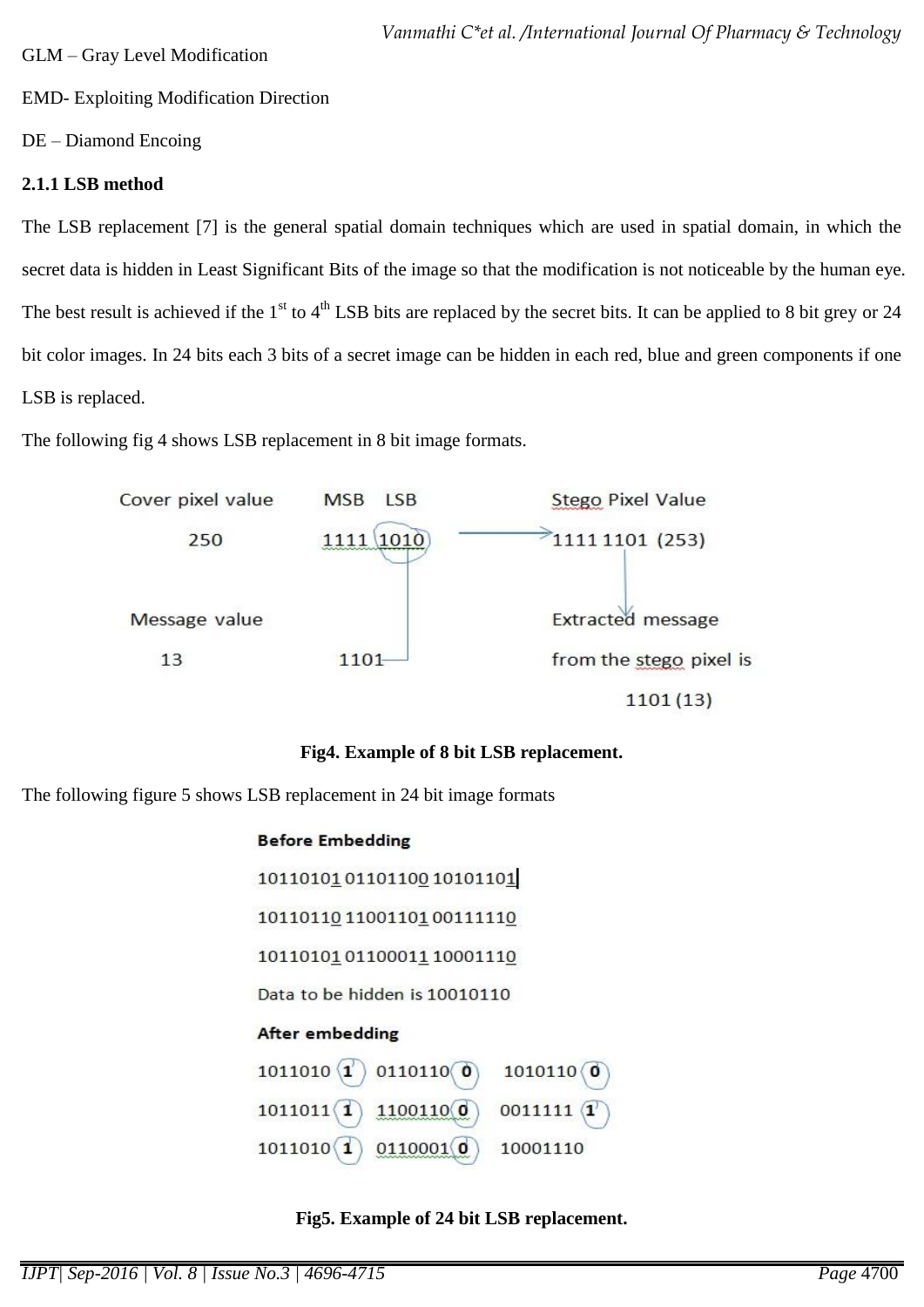adjacent pixels. The extra bits 0 and 1s are embedded to maintain the histogram of the image. This method reduces the additional distortion caused by the normal LSB method.

Kazem et all [9 ] proposed method for improving LSB++ by identifying the sensitive pixels which is having more impact on the stego image.histogram attacks doesnot affect the stego image. The elimination of the extra bits improves the visual quality of the stego image.

## **2.1.2 Pixel Value Differencing (PVD)**

Wu, Tsai [10] first proposed pixel value differencing method which gives stego images with better quality than the LSB embedding and maintains high embedding data capacity . It uses the difference between the pixel values, the cover image is divided into non overlapping blocks of two connected pixels and modifies the pixel values of the block based on the difference. The number of secret bits to be embedded is decided by the range table given below.

0 8 16 32 64 128 255

| $8 - 15$<br>$16-31$ $32-63$ $64-127$<br>$0 - 7$ | $128 - 255$ |
|-------------------------------------------------|-------------|
|-------------------------------------------------|-------------|

## **Table 1. Range Table.**

Assume the pixel values of the gray scale image is 95 and 114. The difference between these pixel values is 19, which lies in the lower bound 16 and upper bound 31. Assume that the secret bit values are 1001 1000.

The embedding process is done based on the following

Step1: Find the difference between the two consecutive pixels result is 19.

Step2: The lower bound value is chosen based on the range table, so 16 is chosen as the low bound for 19. The secret message bits 1001 value 9 and it is added to the lower bound value 16, results 25.

Step 3: Calculate the difference between the secret bit value and the actual pixel difference  $25 - 19 = 6$  and divide the value by 2 and the computed value is subtracted and added to the target pixel values. The Final stego pixel values comeat 92 and 117.

# **2.1.3 PVD with Optimal Pixel Adjustment Process**

Han-ling Zhnag [11] Instead of using a fixed range of values used in PVD uses an original PVD method by applying it surrounding 3 pixel values.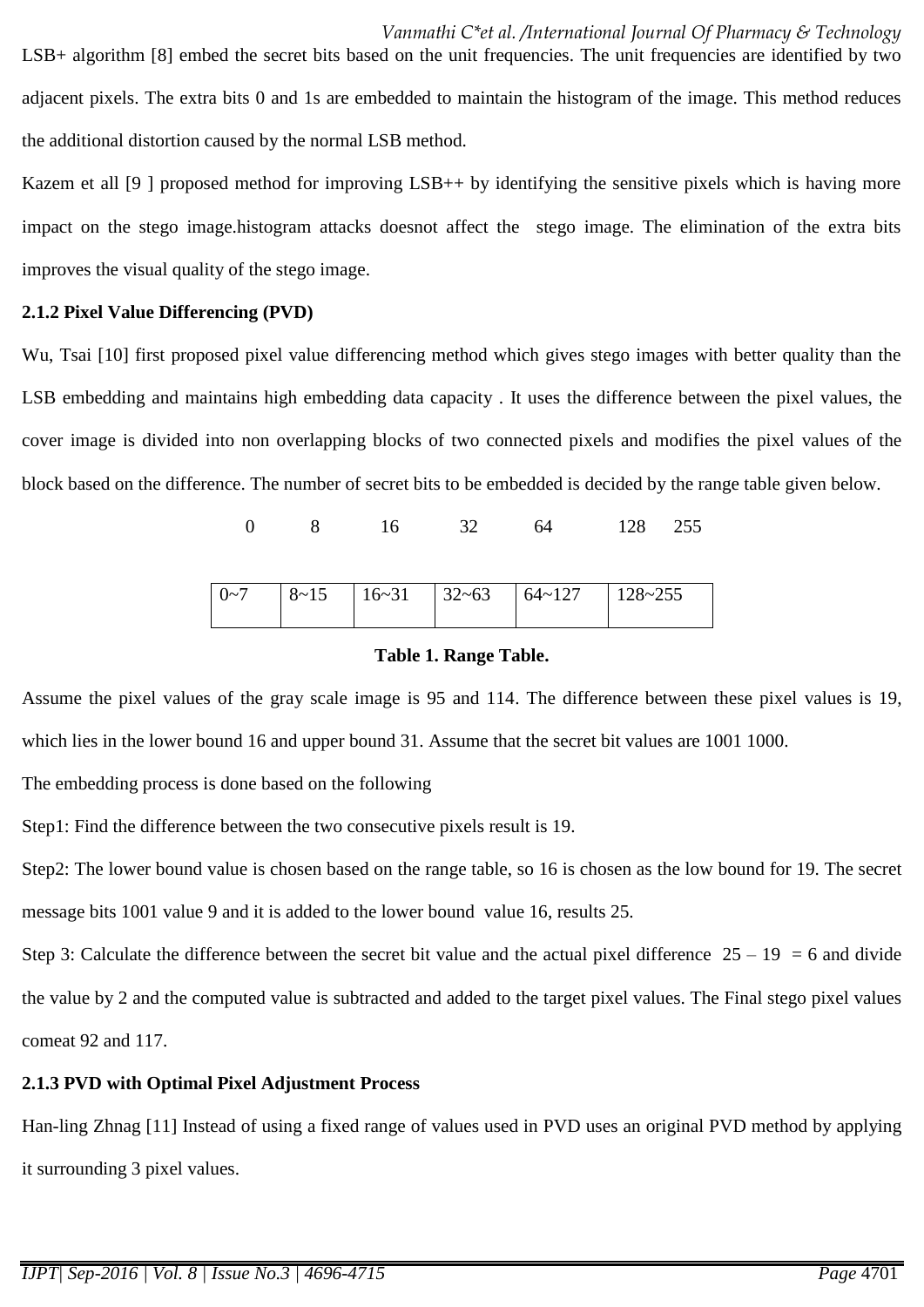| $f(x-1,y-1)$   | $f(x-1,y)$   |
|----------------|--------------|
| top left pixel | top pixel    |
|                |              |
| $f(x,y-1)$     | f(x,y)       |
| left pixel     | target pixel |
|                |              |

 *Vanmathi C\*et al. /International Journal Of Pharmacy & Technology*

The embedding capacity of the target pixel value is calculated from other surrounding pixel difference values. PVD can be applied to the edge pixels to increase the embedding capacity.

Honsinger et. al [12] used the spatial domain for data hiding. They used 256 modulo addition for embedding in the original image, hash function and secret key used while embedding the secret data. The reversibility is done by using of modulo addition and prevents the overflow and underflow condition It produces salt and pepper noise during modulo addition.

Wein Hong et.al [13] [14] used pixel differencingmethod, in this the nearest neighboring pixels to predict the visited pixel value and calculates the variance value from those pixels. Message bits are embedded by adjusting the difference value found in the pixels. They proved the proposed algorithm with existing methods in terms of payload. H.Y. Leung et al. [15] [16]]partition the cover image two divisions, onestore the secret information and the second stores the details like block type map and location maps which is the information about the plan of the data is hidden in the image. Data is hidden in the smooth regions rather than non-smooth regions and used accurate gradient selection predictor method is used for embedding. They increased the payload by utilizing the prediction error values of the previous methods. Kekre [17] combined PVD with a multiple LSB algorithm to achieve better capacity. The image is divided into non overlapping pixels, if the pixel is between the range 0-191 then the PVD method is applied else multiple LSB method is followed.

The embedding process is done using quantization and falling of boundary check technique [18]. Secret bits are embedded in zigzag fashion fig 6 and identifies the blocks which comes with boundary and those blocks are ignored during embedding.

| 110 | 213 | 254             |
|-----|-----|-----------------|
| 56  | 67  | 113             |
| 126 | 213 | 235<br>Not used |

**Fig. 6 Zig Zag PVD.**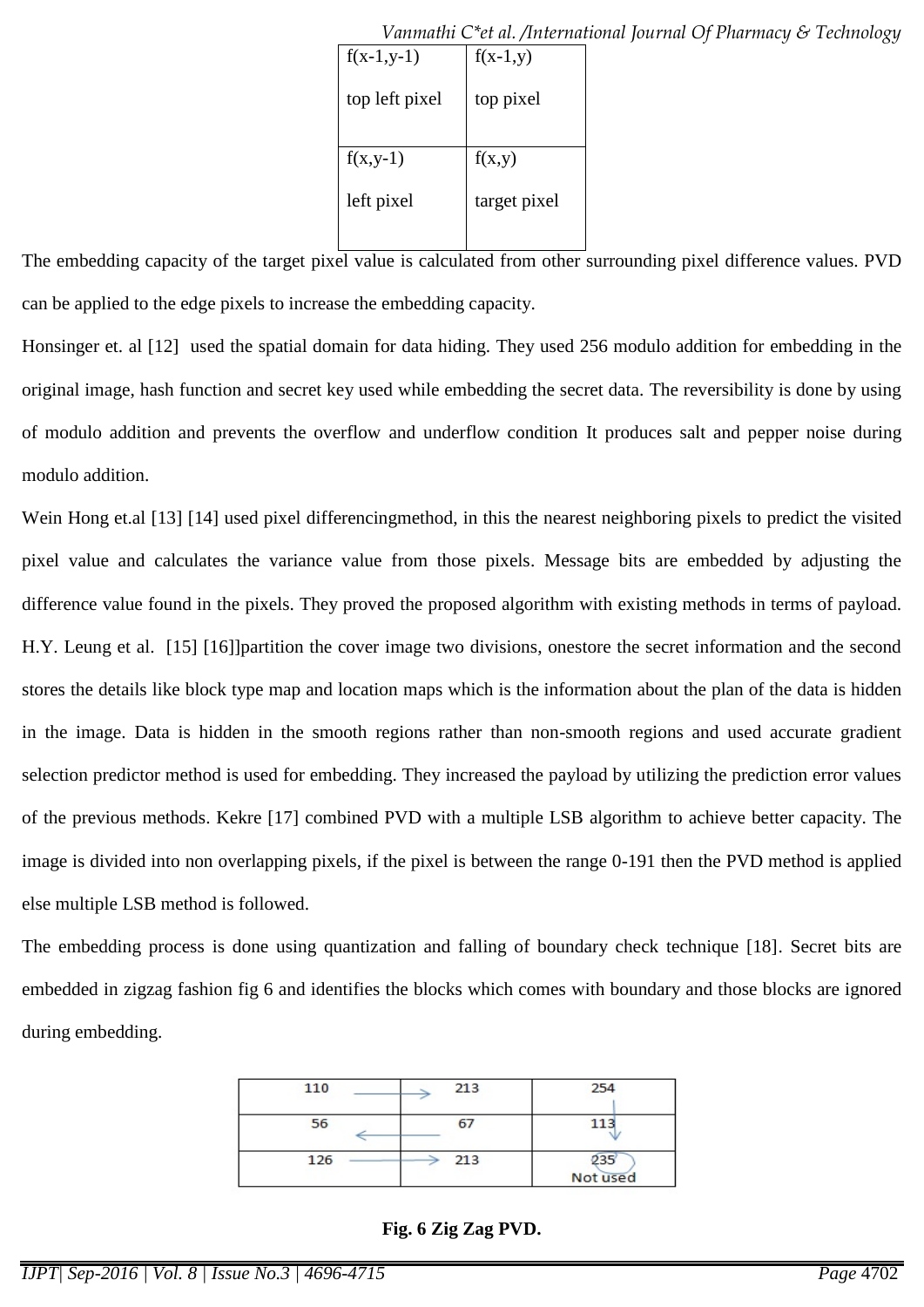#### *Vanmathi C\*et al. /International Journal Of Pharmacy & Technology*

Xinpeng Zhang [19] proposed PVD using pseudo random parameter to defeat the histogram steganalysis. Wen-Jan Chen [ 20 ] used hybrid edge detector along with LSB replacement method. Their method not only increases the capacity and and also improves the visual quality of the image. The experimental results also shown by comparing the number of edge pixels obtained by the hybrid edge detector. Wein Hong et.al [21] [22] used pixel differencing method, in this the nearest neighboring pixels to predict the visited pixel value and calculates the variance value from those pixels. Message bits are embedded by adjusting the difference value found in the pixels. They proved the proposed algorithm with existing methods in terms of payload. Yifeng Sun [23] improves the steganographic system by selecting the best cover based on Gauss Markov process. The smaller correlation cover has been chosen for data hiding based on the KL divergence and Bhattacharyya distance. The least square estimator and exponential model of correlation is used for spatial domain cover selection.

In this approach [24] the image is partitioned into smaller segments and allow embedding only within the segment. Randomization technique is applied to preserve histogram of the image.

Potter et al. [25] proposes Gray level modification techniques where the gray pixel values are changed based on the odd and even values. One to one mapping is done between the gray values and the secret binary data bits for embedding. Tung-Shou Chen [26] introduced a new method based on pixel pair matching (PPM) uses the values as the reference coordinate and find the pixel values suitable for secret data bit. The distortion of the stego image is reduced by fining the more compact neighbourhood and allowing any notational system.

Zhang [27] proposed Exploiting Modification Direction for increasing the embedding capacity of the nary notaional system. Instead of increasing or decreasing the pixel values by 1 , used 2n+1 possible values of secret digit. The secret digits are represented in 2n+1 ary notational system. Ruey Ming [28] proposed Diamond encoding based method where instead of using  $2n+1$  ary digit into n cover pixels,  $2k^2+2k+1$  ary digit into a cover pixel where k is the parameter for embedding.

#### **2.2 Transform Domain Steganography**

In spatial domain the secret data are embedded directly in the pixel values. In Transform domain first the image is transformed into frequency domain and the secret data is embedded on the frequency values. [29]. Spatial domain embeds more data compare to transform domain, but increases the robustness Hence the data is hidden in the more robust area of the image. Transform domain data hiding provides more resistance to image processing attacks. It is vulnerable to unauthorized users. There are several techniques available for converting the image from the spatial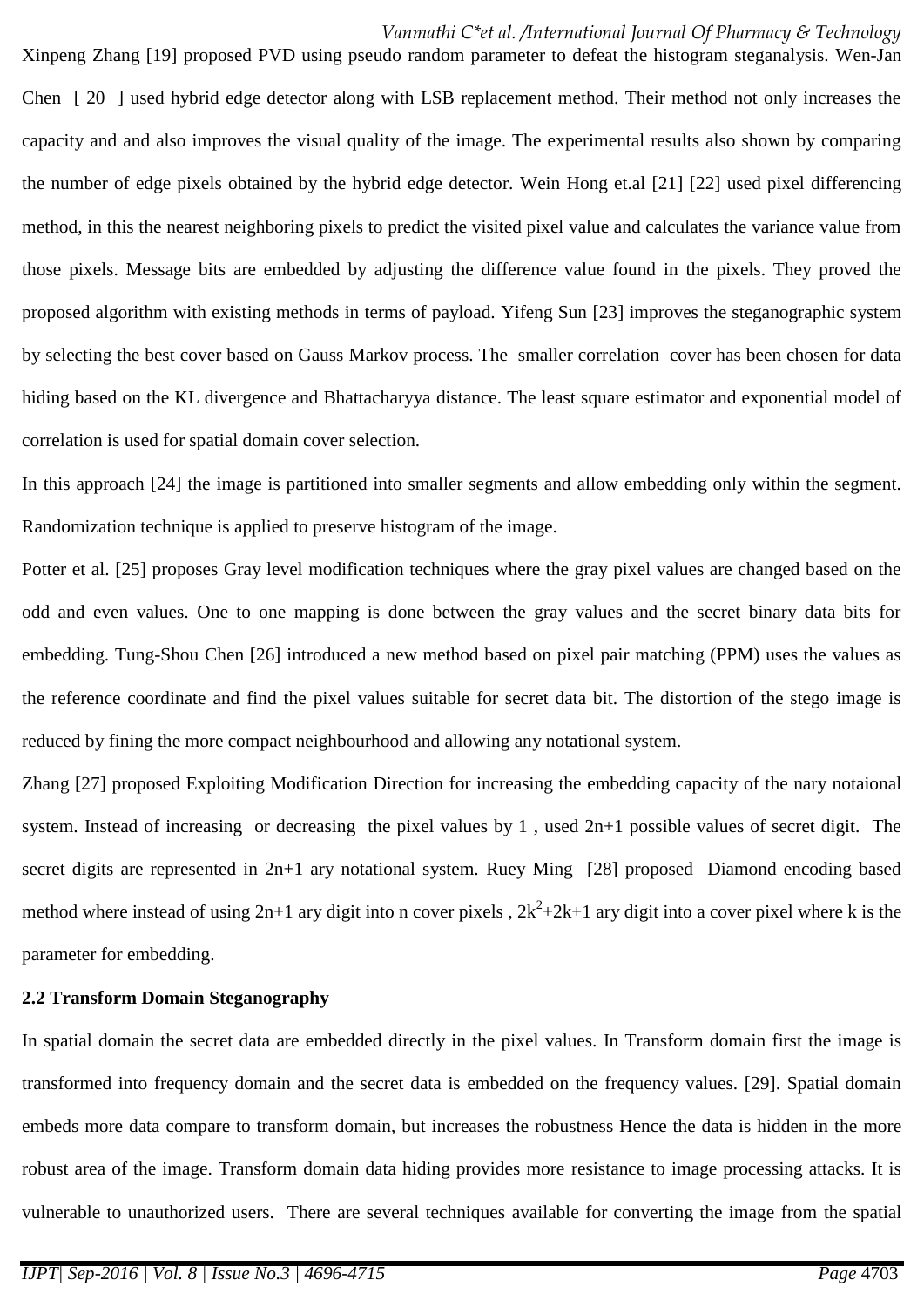*Vanmathi C\*et al. /International Journal Of Pharmacy & Technology* domain to frequency domain. The most common frequency domain technique is Discrete Cosine Transform (DCT), Fourier Transform (FT) and Discrete Wavelet Transform (DWT). The most popular technique widely used is DCT.

### **2.2.1 Discrete Cosine Transform**

DCT is important is wide range applications in science and engineering from lossy compression of audio and JPEG images. [30] . DCT divides the image into different frequencies with respect to image visual quality, low, middle and high frequencies fig. 7. Thus, it gives flexibility to choose regions to hide the message. The low frequency component contains the most visual parts of the image. The high frequency components are suppressed through image processing attacks [31]. So The middle frequency coefficient's are modified to for data hiding. So the imperceptibility and robustness are increased.

| Low         |               |      |     |      |  |
|-------------|---------------|------|-----|------|--|
| <b>Freq</b> |               |      |     |      |  |
|             | <b>Middle</b> | Freq |     |      |  |
|             |               |      | Low | Freq |  |
|             |               |      |     |      |  |

**Fig 7. Freqency Regions of DCT.**

In DCT domain steganography the image is divided into 8X8 block of pixels and DCT is applied to each block. The general equation for 2D DCT is given in equation 1 and equation 2 [32]. Inverse DCT is applied after the secret data is embedded in the frequency values of the image to convert back to the spatial domain.

## **DCT**

$$
F(u, v) = \frac{1}{4}C(u)C(v) \sum_{x=0}^{7} \sum_{y=0}^{7} f(x, y) \cos \left[\frac{\pi(2x+1)u}{16}\right] \cos \left[\frac{\pi(2y+1)v}{16}\right]
$$
\nfor x = 0, ..., 7 and y = 0, ..., 7  
\nwhere C(k) = 
$$
\begin{cases} \frac{1}{\sqrt{2} \text{ for } k = 0} \\ 0 \text{ otherwise} \end{cases}
$$

$$
f(x,y) = \frac{1}{4}C(u)C(v) \sum_{u=0}^{7} \sum_{v=0}^{7} F(u,v) \cos\left[\frac{\pi(2x+1)u}{16}\right] \cos\left[\frac{\pi(2y+1)v}{16}\right]
$$
 (2)

for  $u = 0, \ldots, 7$  and  $v = 0, \ldots, 7$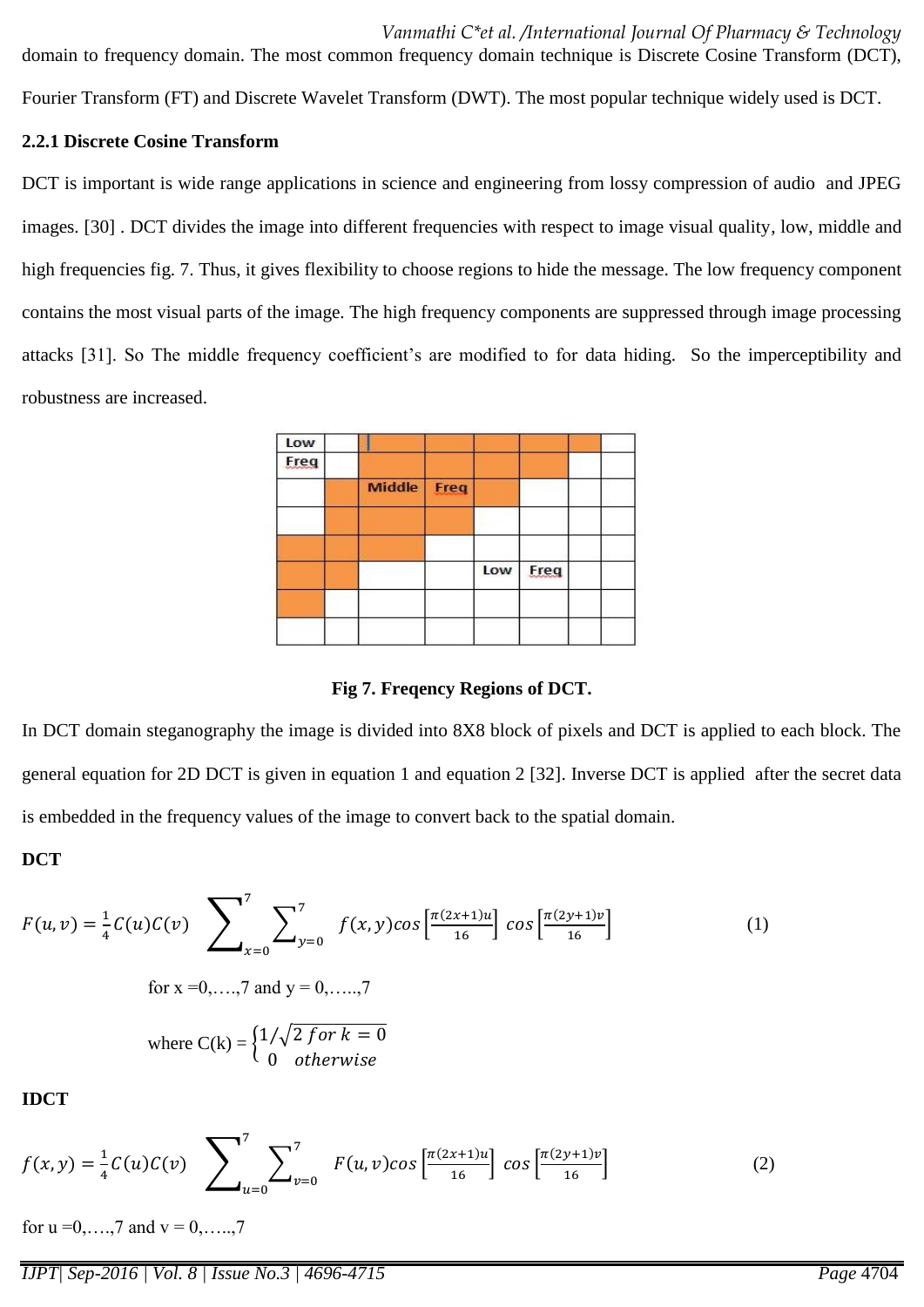*Vanmathi C\*et al. /International Journal Of Pharmacy & Technology*

F5 Algorithm is developed by Westfeld [33], instead of using LSB quantized DCT coefficient, the absolute value of the coefficient is reduced by 1 using F5 algorithm. Chi square attacks not able to identify this type of steganography. Matrix embedding is used to determine the number of modification to be carried out for the cover image for data embedding. [34] used Differential Phase Shift Keying, Pseudo Random Number Generator and DCT for data hiding. Chaotic method is applied to the RGB planes separately to ensure more security so that an attacker cannot steal the data. Hideki Noda et al [35] proposed JPEG steganography using Quantization index modulation and DCT. It preserves histograms characteristic and provides more data capacity. Hossein [36] used JSTEG algorithm as a base work and they tested the algorithm for middle and high frequencies for LSB data embedding. The boundaries of middle and high frequencies are not followed and achieved better results than JSTEG. Chin –Chen [37] proposed reversible data hiding scheme where the two successive zero DCT coefficient of middle frequencies are used for data embedding. Modified the quantization table to maintain the image quality of the stego image. A pair of 2X2 DCT coefficients, mod 4 is applied for data embedding.

The data path to embed the secret message from the coefficients is chosen based on Shortest route modification with some constraint. The embedding capacity is better than the DCT method for JPEG images [38]. In [39] used Fresnelet Transform Method in frequency domain for data hiding. The embedding capacity is more compared with other transform methods. They used LSB by the high frequency sub bands of the image for QR code secret message. Adaptive histogram equalization is applied to control the overflow.

#### **2.2.2 Discrete Wavelet Transform**

It is the most popular transformation technique for steganography. DWT converts the image in the spatial domain to transform domain. DWT is widely used and has more performance than DCT because it separates low frequency and high frequency components clearly on a pixel by pixel basis. The high frequency components are the edges in the image. These edges are used for steganography since the human eye is less sensitive to edges.The low frequency components are not altered to preserve image quality.

Fig 8 shows the various partitions of the image in the horizontal direction at various levels.At each level the LL subbands of previous level is used as an input. There are different types of wavelet exists Haar Wavelet, Daubechies, Fast wavelet and Dual complex wavelet transform [40]. Various steganography methods have been developed by using different wavelet transforms.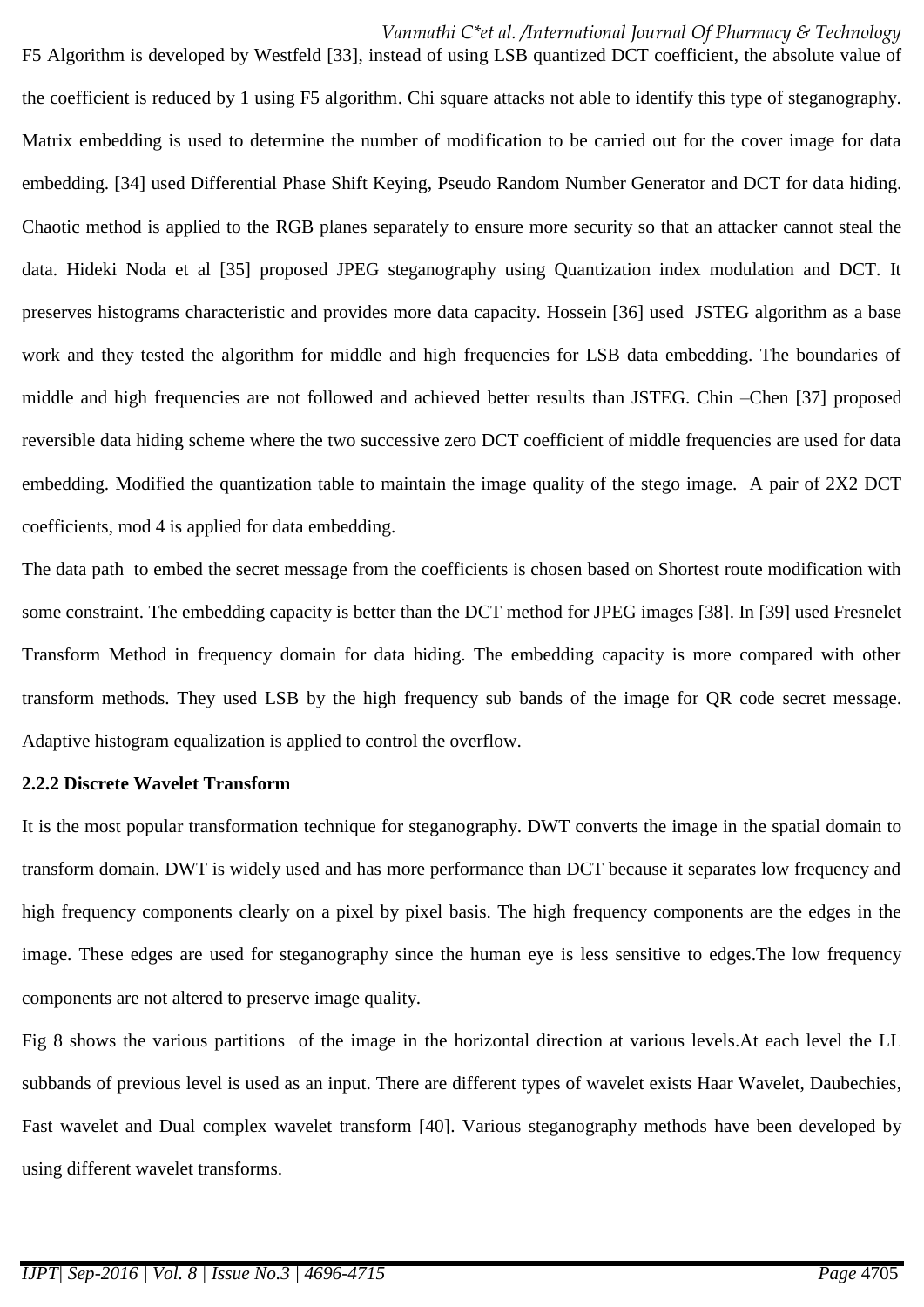|    | ш               | H11 |
|----|-----------------|-----|
| 2  | HH <sub>2</sub> |     |
| H1 |                 | HH1 |

 *Vanmathi C\*et al. /International Journal Of Pharmacy & Technology*

**Fig 8 Three Phase Decomposition using DWT.**

[41] authors proposed steganographic scheme using Discrete Wavelet transform and provides more data capacity and more security.Alpha and beta parameters are used to merge the data and cover images wavelet coefficients for embedding.The cover and the data are preprocessed in order to improve the decoding of the secret data. The proposed algorithm improves the acceptable PSNR ratio and MSE.

Yong-Kuan et al [42] proposed a reversible data hiding method base on Harr Discrete Wavelet Transform. Before embedding the secret data into the high frequency component of the image , compress the secret data using Huffman coding , which ensures the recovery of the data without any distortion. The results gives better PSNR value and improved system performance.

Elham Ghasemi et. Al [43] Proposed a GA based Discrete Wavelet Transform Steganography, which improves robustness and minimizes bit rate error. Optimal Pixel Adjustment Process is used after data embedding to achieve minimal bit error between the stego image and the cover image. The algorithm improves the hiding capacity and better PSNR ratio compared to the existing methods. [44] applied Discrete Wavelet Transform for data hiding and the secret image data is pre-processed by some mathematical operations.

[45] Discussed two different DWT techniques one is three level wavelet and another one is single level wavelet. The results of the methods improved the PSNR ratio is better than previous.[46] Described a method using DWT and IWT various combinations with the secret image and the cover image. Only one channel is used to hide the secret image either R, G, B so thereby maintaining the better imperceptibility.

[47] Uses a DWT difference based steganographic method, the four seed embedding pixel values are selected for each 8x8 block based on the 3X3 neighbourhood. For each seed block the difference between the DWT coefficients is calculated which decides the embedding rate for each block. The system is proved against steganalysis.[48] described DWT based data hiding where the cover image is decomposed into N levels. The secret data of the multiple images are hidden in the different R, G, B DWT coefficients of the cover image. The frequency values of some components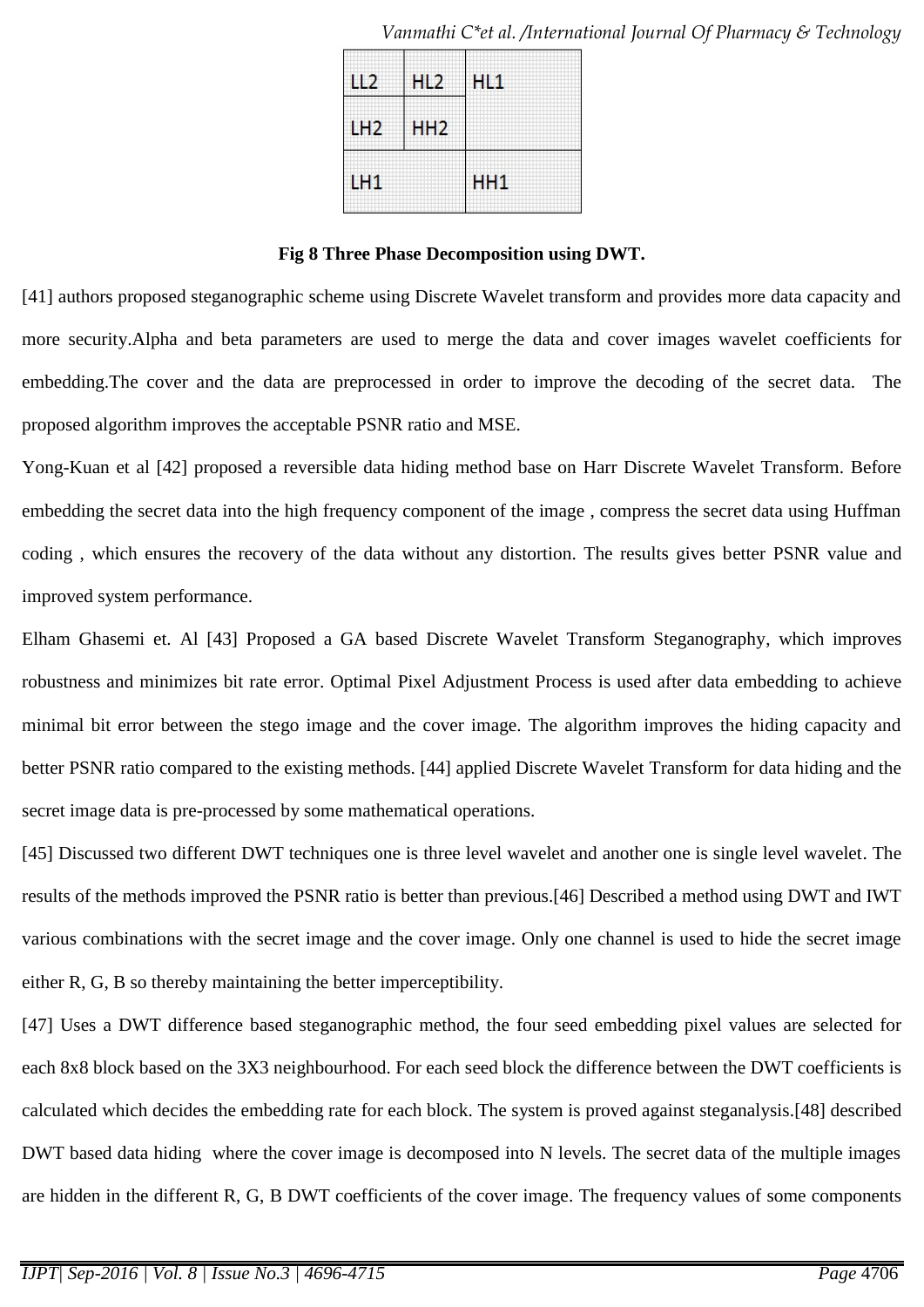are combined for secret data embedding. [49] used 2D DWT Haar Transform. The secret data are embedded using 5LSB model. Inverse DWT is applied twice.

### **2.3 Spread Spectrum Steganography**

Spread Spectrum Steganography [50] deals with either cover image as a noise or tries to add pseudo random noise to the cover image. It transmits the data for the given frequency below the noise level. The data is added as a noise so it is difficult to detect. It is more robust against statistical attacks. The resistance to the noise is high using spread spectrum and hence the data can be received correctly. Spread Spectrum spreads the bandwidth of narrow band frequency into a wide range of frequencies. After spreading if any one frequency band is low it is not easily detectable. It embeds the binary data in White Gaussian Noise. The noise is finally combined with cover image to get the stego image. The observer is not able to distinguish the cover image from the stego image.

[ 51] The system adds a single value message below the noise level of the cover image and treats the cover image as a noise. The value is the real number, so it is difficult to recover so it decreases the value ofsingle bits. The cover image is divided into sub images if more than one bit wants to transmit. There are different techniques exist, they are Direct Sequence Spread Spectrum, Frequency Hopping spread spectrum. [ 52] In Pseudo random Noise the secret data is spread over the cover image so it becomes difficult to detect. [53] combined Spread Spectrum with error control coding gives more robust system. Pseudo Random Number is added to the original secret data, since the data after adding the random number is a very less value which is not imperceptible to the human eye as well as by the computer system. [54] used block spread spectrum and duplicate spreading methods instead of spread spectrum technique. [55] authors proposed signature vector based spread spectrum and proved the algorithm provides more data hiding capacity with an increase Signal to Interference plus noise ratio.

Altuki [56] used the advantage of error control coding and combined the Discrete Fourier Transform to the Spread Spectrum increases the transform coefficients for secret data embedding. Widadi [57] et al. Proposed blind image steganography using direct sequence and frequency hopping spread spectrum techniques. The secret data are retrieved without using the original cover image. [58] used Spread Spectrum and Code Division Multiple access for spatial domain and transform domain. The experimental results show the spread spectrum is highly robust for signal manipulation.

[59] Proposed Audio steganography, where audio signals are embedded into the image. Integer wavelet transform is used to hide the secret data in Cb and Cr high frequency components of third and second bit planes. Shown better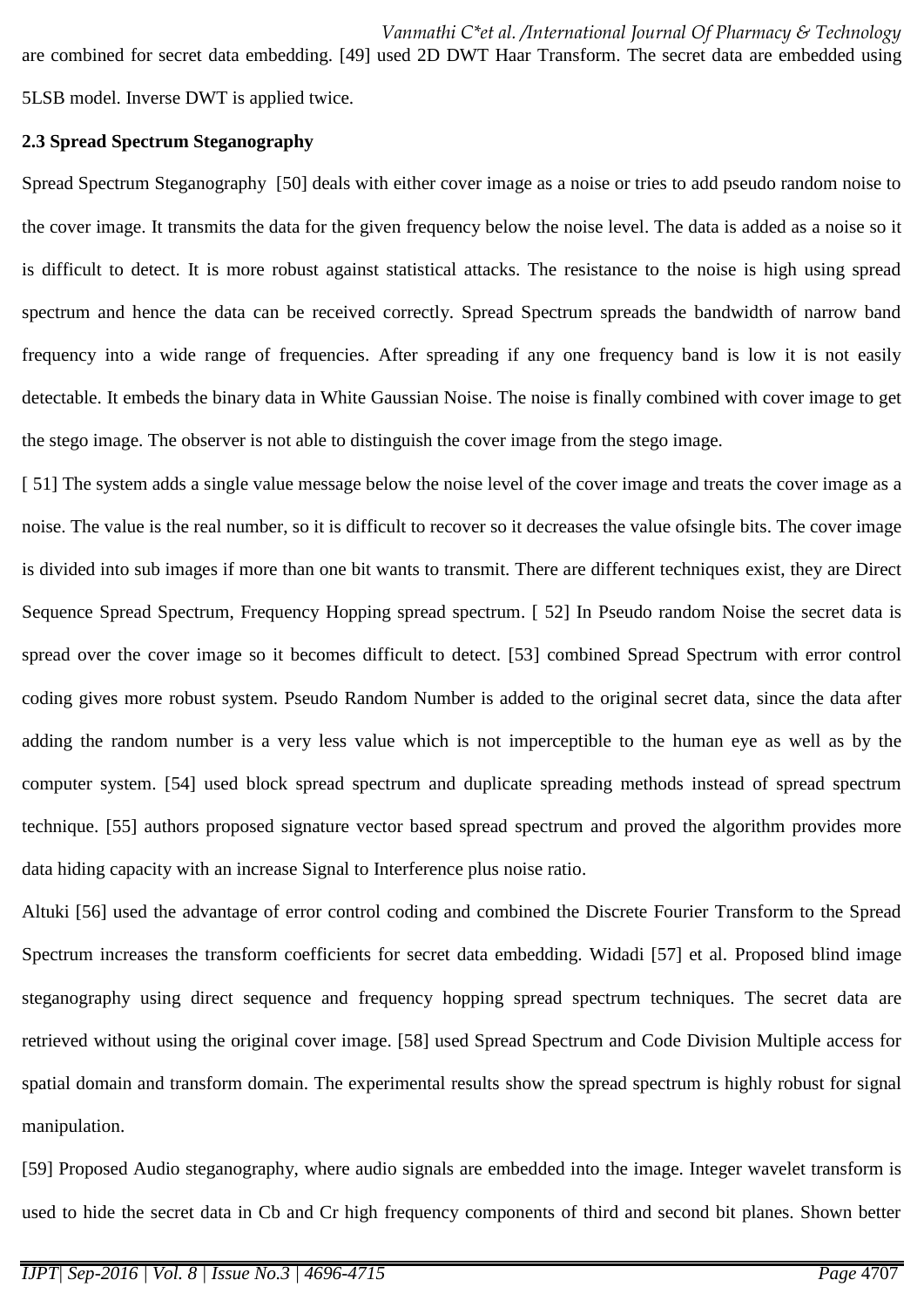psnr and squared pearson correlation coefficient values. Frequently used audio formats are WAV and AIFF. The various audio steganographic methods [60] are Low-Bit Encoding, Polarity Inversion, Echo Hiding, Phase Coding, Cepstral Hiding, Perceptual Masking

### **2.4 Statistical Steganography and Cover Generation technique**

It is also called as model based techniques. It modifies the statistical characteristic of the cover to embed the data . The modification is very less and hence luminance variation is not detectable by the human eye [1]. [61] It checks for binary 1 in the cover file and the corresponding bit is used for data embedding . It makes significant changes in the statistical characteristic if 1 is transmitted. Considers the arbitrary property of the cover signal for data hiding [62]. This model based steganography [63] Preserves global DCT histogram. Steghide embeds data by swapping DCT

coefficients and avoids changes in the histogram[64]. However statistical methods are simple , but it is more vulnerable to rotating, cropping, scaling and compressing image processing attacks .

In Cover Generation secret data is generated as a cover image, where the secret data are converted into various picture elements finally combined to create a cne cover image. This cover image is the stego image. This image is not affected by cropping, rotating and scaling. This techniques uses pseudo random images. It is predisposed by third parties because a group of messages is passing without any reason [1].

## **3. Steganography Performace Measure**

The following are the metrics used for evaluating the steganographic system. These metrics provides some measures and statistical distribution of the pixel between two digital images, ie between the cover image and the stego image.

## **3.1 Mean Square Error (MSE)**

It is defined as the square of the difference between pixel values of the cover image and the stego image divided by the size of the image. The following formula specified in the equation 3 gives MSE value between X and Y image of size MxN

$$
\text{MSE} = \frac{1}{N x M} \sum_{i=0}^{N-1} \sum_{j=0}^{M-1} [X(i, j) - Y(i, j)]^2
$$
(3)

## **3.2 Peak Signal to Noise Ratio (PSNR)**

It is a well known and commonly used performance measure for finding the image distortion between the images. PSNR finds the quality of the stego image compared with stego image. The mathematical formula is given in equation 4 for calculating the PSNR value is as follows.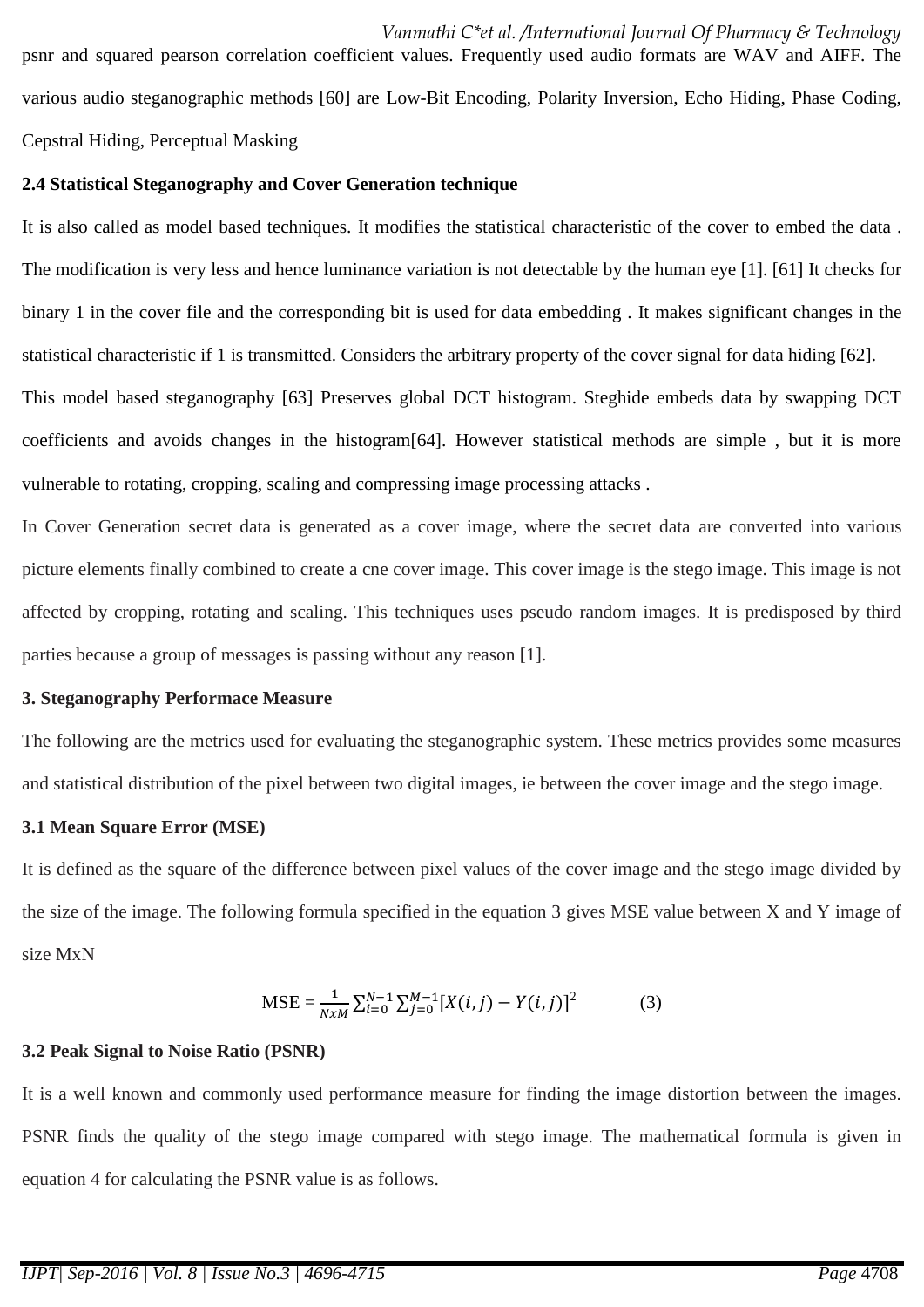*Vanmathi C\*et al. /International Journal Of Pharmacy & Technology*  $PSNR = 20log_{10}\left(\frac{M}{L}\right)$  $\sqrt{MSE}$  (4)

Where  $MAX_f - Maximum$  pixel value, usually the value is 255

#### **3.3 Structural Similarity Index Metric (SSIM)**

It is used to measure similarity between the stego image and the original image. The following equation 5 is designed based on the three factors luminance distortion, contrast distortion and loss of correlation .

$$
SSIM(x,y) = l(x,y)). c(x,y). s(s,y)
$$
 (5)

$$
l(x, y) = \frac{2\mu x \mu y + C1}{\mu x^2 \mu y^2 + C1}
$$

$$
c(x, y) = \frac{2\partial x \partial y + C2}{\partial x^2 \partial y^2 + C2}
$$

$$
s(x, y) = \frac{2\partial xy + C3}{\partial x \partial y + C2}
$$

Where

l(x,y) is lumincance comparision

 $c(x,y)$  is the contrast comparision

 $s(x,y)$  is the structure comparision

∂x, ∂y – Standard Deviation

∂xy – Covariance between x and y

C1, C2, C3 – positive constants

#### **4. Evaluation of Different Techniques**

There are several parameters to measure the steganographic algorithm. Depends on the purpose, it is important to decide the suitable algorithm. The below table summarizes the evaluation of different techniques based on the parameters of the survey. Spatial Domain Techniques hides large amount of data, but it is vulnerable to small changes. It is more affected by the compression and the image processing operations like cropping, rotating and scaling. Thus, it is low robust.

Transform Domain hides a significant amount of data through DCT and DWT techniques. It has not been likely to attack if the message size is small. Since data are embedded in the transform domain, the distortion made in the stego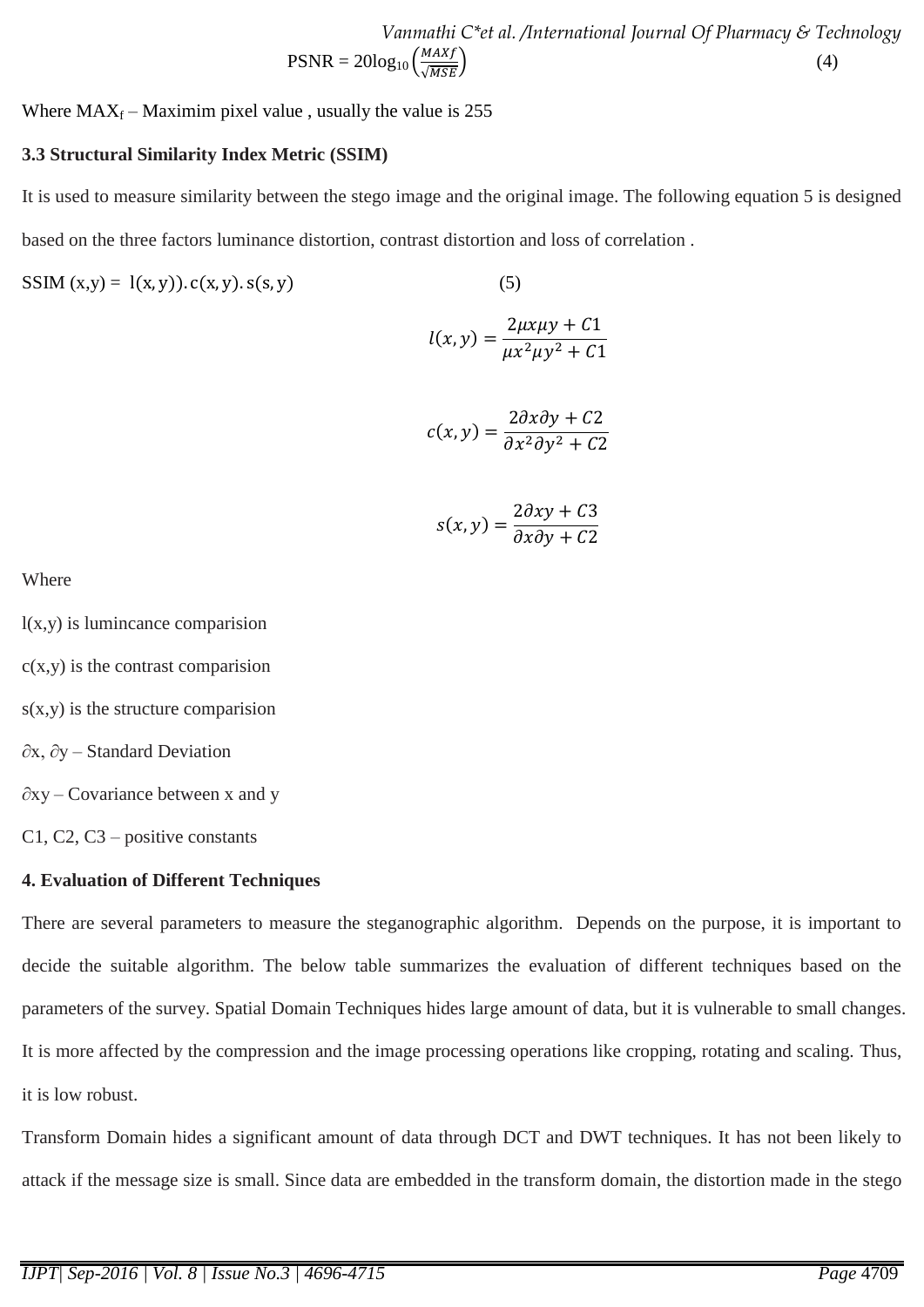image is very small. These techniques are less prone to statistical attacks. Spread Spectrum Techniques are spreading the secret message throughout the image and hence less prone to statistical attacks.

This type of steganographic applications is widely used in military communications since it is more robust against detection. It provides maximum data capacity and robustness so it is best suitable steganography for secret communication. Statistical techniques are more vulnerable to image processing attacks, and any attack which works against watermarking. The payload and imperceptibility depend on the selection of the cover image.

| <b>Steganographic</b><br><b>Method</b>                       | <b>Imperceptibility</b> | <b>Robustness</b> | <b>Data Capacity</b> |  |  |
|--------------------------------------------------------------|-------------------------|-------------------|----------------------|--|--|
| <b>Spatial Domain</b>                                        |                         |                   |                      |  |  |
| <b>LSB</b>                                                   | LOW                     | LOW               | <b>HIGH</b>          |  |  |
| <b>PVD</b>                                                   | <b>HIGH</b>             | <b>MEDIUM</b>     | <b>HIGH</b>          |  |  |
| <b>GLM</b>                                                   | <b>HIGH</b>             | <b>MEDIUM</b>     | <b>HIGH</b>          |  |  |
| <b>OPAP</b>                                                  | <b>HIGH</b>             | <b>MEDIUM</b>     | <b>HIGH</b>          |  |  |
| <b>Transform Domain</b>                                      |                         |                   |                      |  |  |
| <b>DCT</b>                                                   | <b>HIGH</b>             | <b>MEDIUM</b>     | <b>MEDIUM</b>        |  |  |
| <b>DWT</b>                                                   | <b>HIGH</b>             | <b>HIGH</b>       | <b>MEDIUM</b>        |  |  |
| <b>Spread Spectrum</b>                                       |                         |                   |                      |  |  |
|                                                              | <b>HIGH</b>             | <b>MEDIUM</b>     | <b>HIGH</b>          |  |  |
| <b>Statistical Methods</b> (Depends of cover image selction) |                         |                   |                      |  |  |
|                                                              | <b>MEDIUM</b>           | LOW               | LOW                  |  |  |

**Table 2. Evaluation of Different Steganographic Algorithms.**

## **5**. **Conclusion**

Steganography provides covert communication for transmitting secret information. Each techniques are tries to improve the three important factors of the steganographic system imperceptibility ,robustness and capacity . The above discussed methods conclude a trade off between image quality and the capacity of the data to be embedded. If the capacity increases, it decreases the quality of the image and vice versa. OPAP and PVD can be used to provide more data capacity, but same time it is very robust. DCT and DWT techniques can be used to provide more robustness and imperceptibility with acceptable data capacity. Spatial domain techniques are less robust against lossy compression and frequency domain is best choice for the lossy compression technique. By looking at the table measures each and every methods has their own weakness and strengths. Depends on the purpose one can choose the most appropriate steganograhic method.

## **References**

1. I. Cox, M. Miller, J. Bloom, J.Fridrich, and. Kalker. "Digital Watermarking and Steganography (Second Edition)", Morgan Kaufmann Publishers, 2007, ISBN: 978-0-12- 372585-1.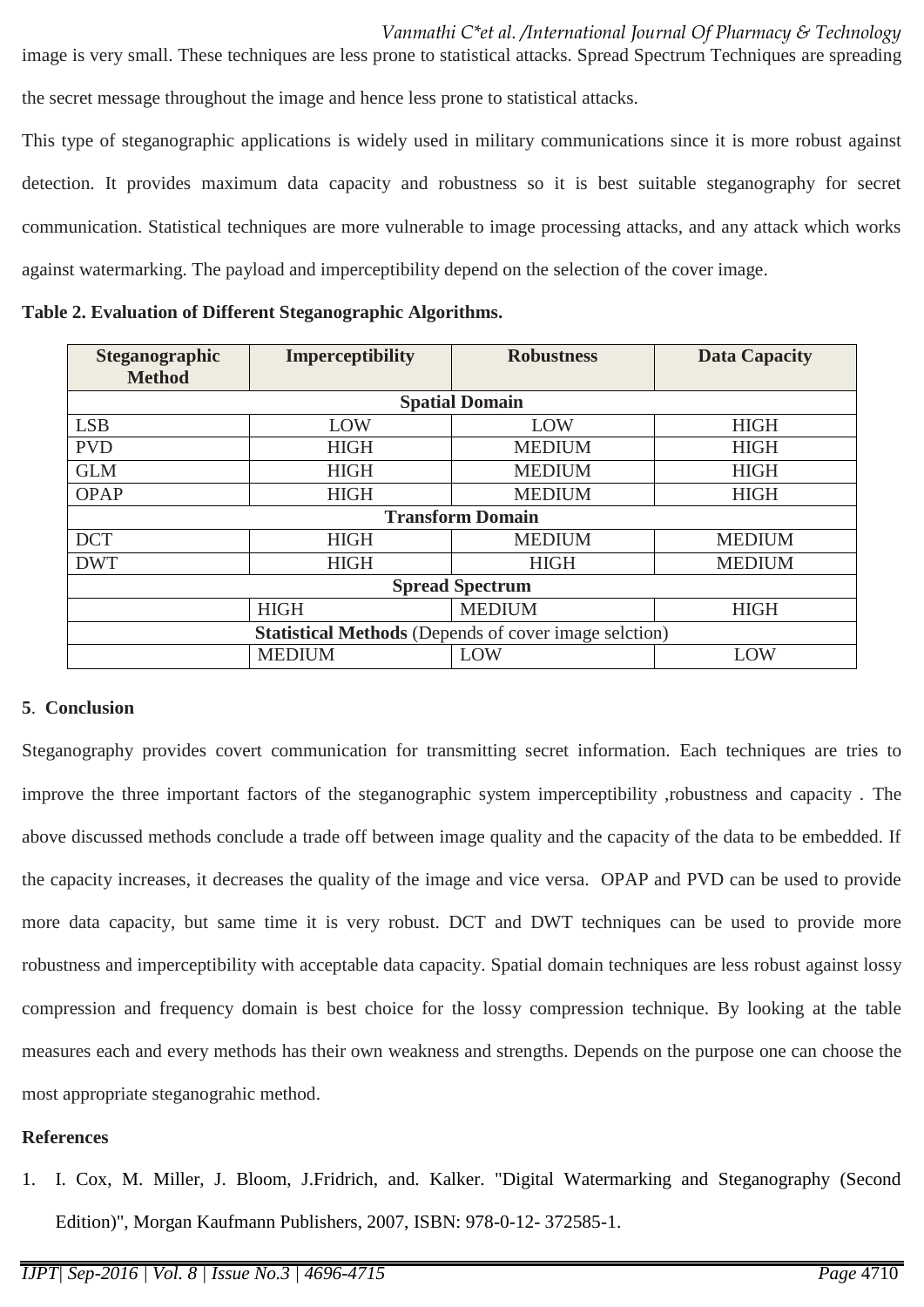- 3. P. Wayner. Disappearing cryptography. Morgan Kaufmann Publishers, San Francisco, CA, USA, second edition, 2002. ISBN 1-55860-769-2.
- 4. R Rodriguez-Colin, F.-U. Claudia, and G. de J. Trinidad-BIas. Data hiding scheme for medical images. In 17th IEEE Inti. Conference on Electronics, Communications and Computers, February 2007 pages 33-38.
- 5. Y. Li, C. T. Li, and C. H. Wei. Protection of mammograms using blind staganography and watermarking. In 3rd Inti. Symposium on Information Assurance and Security, August 2007
- 6. Singh, Nanhay, Bhoopesh Singh Bhati, and R. S. Raw. "Digital image Steganalysis for computer forensic investigation." Computer Science and Information Technology (CSIT) (2012): 161-168.
- 7. A. Westfeld and A. Pfitzmann, "Attacks on steganographic systems" 3rd International Workshop on Information Hiding ,vol. 1768 pp. 61--76, Oct. 1999
- 8. Hung-Min Sun, Yao-Hsin Chen, King-Hang Wang, An image data hiding scheme being perfectly imperceptible to histogram attacks, Image Vis. Comput.New Zealand IVCNZ 2006 (2006) 27–29.
- 9. Kazem Qazanfari, Reza Safabakhsh ,A new steganography method which preserves histogram:Generalization of LSB++, Information Sciences 277 (2014) 90–101
- 10. Wu,Tsai, "A steganographic method for images by pixel-value differencing" ,Volume 24, Issues 9-10, June 2003, pages 1613-1626
- 11. Han-ling ZHANG, Guang-zhi GENG, Cai-qiong Xing, 2009."Image Steganography using Pixel-Value Differencing", IEEE DOI 10.1109/ISECS.2009.139), 109–112.
- 12. C. W. Honsinger, P. Jones, M. Rabbani, and J. C. Stoffel, "Lossless Recovery of an Original Image Containing Embedded Data," U.S. Patent 6 278 791 B1, Aug. 21, 2001
- 13. Wien Hong ,Tung-ShouChen , Mei-ChenWua , An improved human visual system based reversible data hiding method using adaptive histogram modification ,Optics Communications 291 87–97 , 2013
- 14. Hong, Wien, Tung-Shou Chen, and Mei-Chen Wu. "An improved human visual system based reversible data hiding method using adaptive histogram modification", Optics Communications, 2013.
- 15. H.Y. Leung, L.M. Cheng, F. Liu, Q.K. Fu , Adaptive reversible data hiding based on block median preservation and modification of prediction errors , The Journal of Systems and Software 2204– 2219 , 2013.
- 16. T. Morkel, J.H.P. Eloff, and M.S. Oliver. "An overview of image steganography." in Proc.ISSA, 2005, pp. 1-11.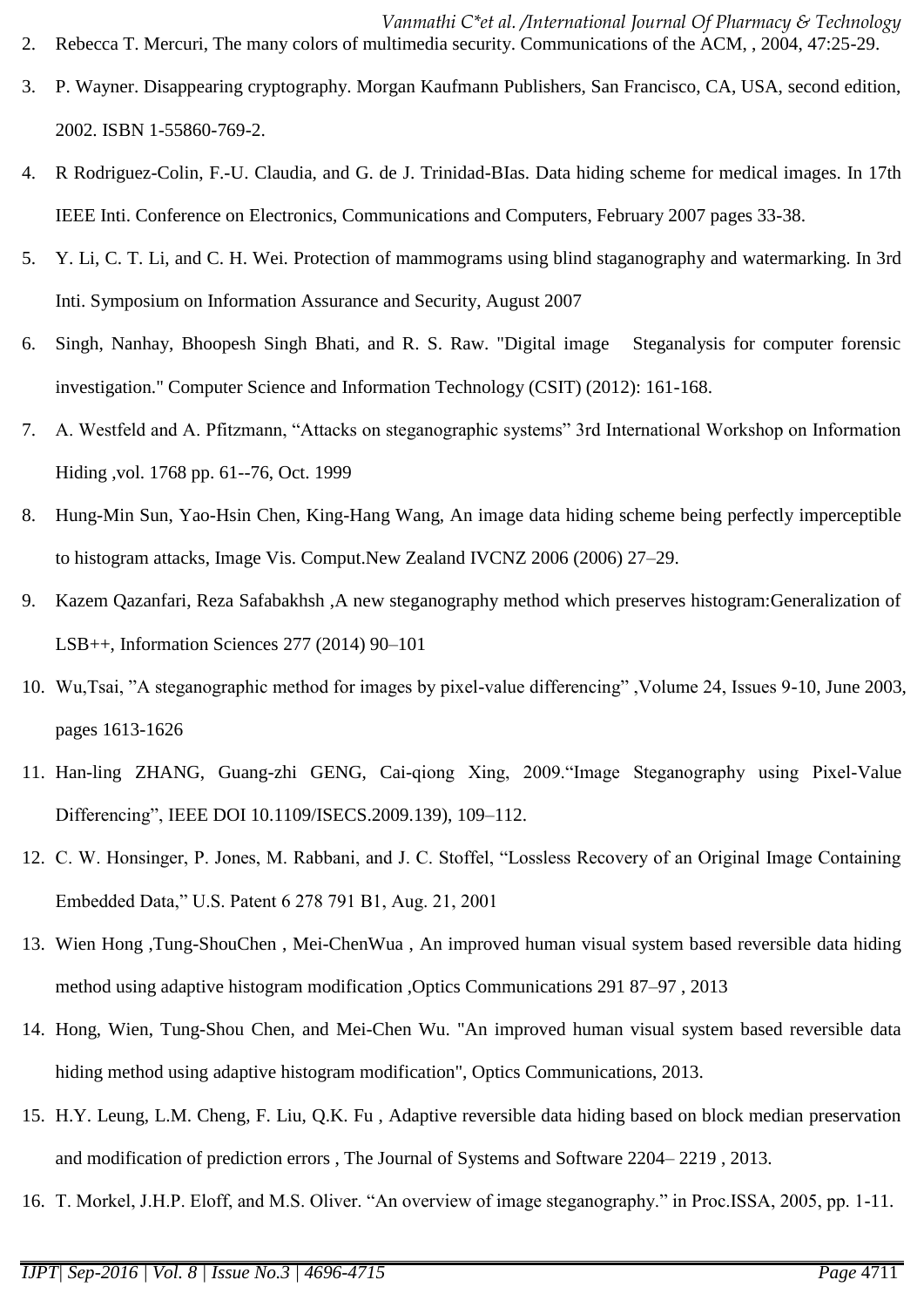- *Vanmathi C\*et al. /International Journal Of Pharmacy & Technology* 17. Dr H.B Kekre, Ms Pallavi Halarnkar, Kahkashan Ansari, Parakh Jindal, Yash Chaturvedi," Information hiding with increased capacity using KMLA+PVD approach", IRACST - International Journal of Computer Science and Information Technology & Security (IJCSITS), ISSN: 2249-9555 Vol. 2, No.2, April 2012.
- 18. Leung, H.Y., L.M. Cheng, F. Liu, and Q.K. Fu. "Adaptive reversible data hiding based on block median preservation and modification of prediction errors", Journal of Systems and Software, 2013.
- 19. A.L.Khade. B.G.Hogde, V B Gaikwad. "Secret Communication via Image Hiding In Image by Pixel Value Differencing", ICWET?, February 2010, 437-438.
- 20. Xinpeng Zhang , Shuozhong Wang ,Vulnerability of pixel-value differencing steganography to histogram analysis and modification for enhanced security, Pattern Recognition Letters 25 (2004) 331–339
- 21. Wen-Jan Chen,Chin-Chen Chang , T. Hoang Ngan Le, High payload steganography mechanism using hybrid edge detector , Expert Systems with Applications 37 (2010) 3292–3301
- 22. Wien Hong ,Tung-ShouChen , Mei-ChenWua , An improved human visual system based reversible data hiding method using adaptive histogram modification ,Optics Communications 291 87–97 , 2013
- 23. Hong, Wien, Tung-Shou Chen, and Mei-Chen Wu. "An improved human visual system based reversible data hiding method using adaptive histogram modification", Optics Communications, 2013.
- 24. Yifeng Sun, Fenlin Liu Zhengzhou, Selecting Cover for Image Steganography by Correlation Coefficient ,Second International Workshop on Education Technology and Computer Science, 2010
- 25. Yinan Wang, Weirong Chen, Yue Li, Wei Wang,and ChangTsun Li, HPS: Histogram Preserving Steganography in spatial domain, 978-1-4799-4370-8/14 2014 IEEE
- 26. Potdar V.and Chang E. Gray level modification steganography for secret communication. In IEEE International Conference on Industria Informatics., pages 355–368, Berlin, Germany, 2004.
- 27. Wien Hong and Tung-Shou Chen, "A Novel Data Embedding Method Using Adaptive Pixel Pair Matching." IEEE Transactions On Information Forensics And Security, Vol. 7, No. 1, February 2012, 176-184.
- 28. X. Zhang and S. Wang, "Efficient Steganographic Embedding by Exploiting Modification Direction," IEEE Communications Letters, Vol. 10, No. 11, pp. 781-783, 2006.
- 29. Ruey-Ming Chao, Hsien-Chu Wu, Chih-Chiang Lee and Yen-Ping Chu , A Novel Image Data Hiding Scheme with Diamond Encoding , EURASIP Journal on Information Security 2009.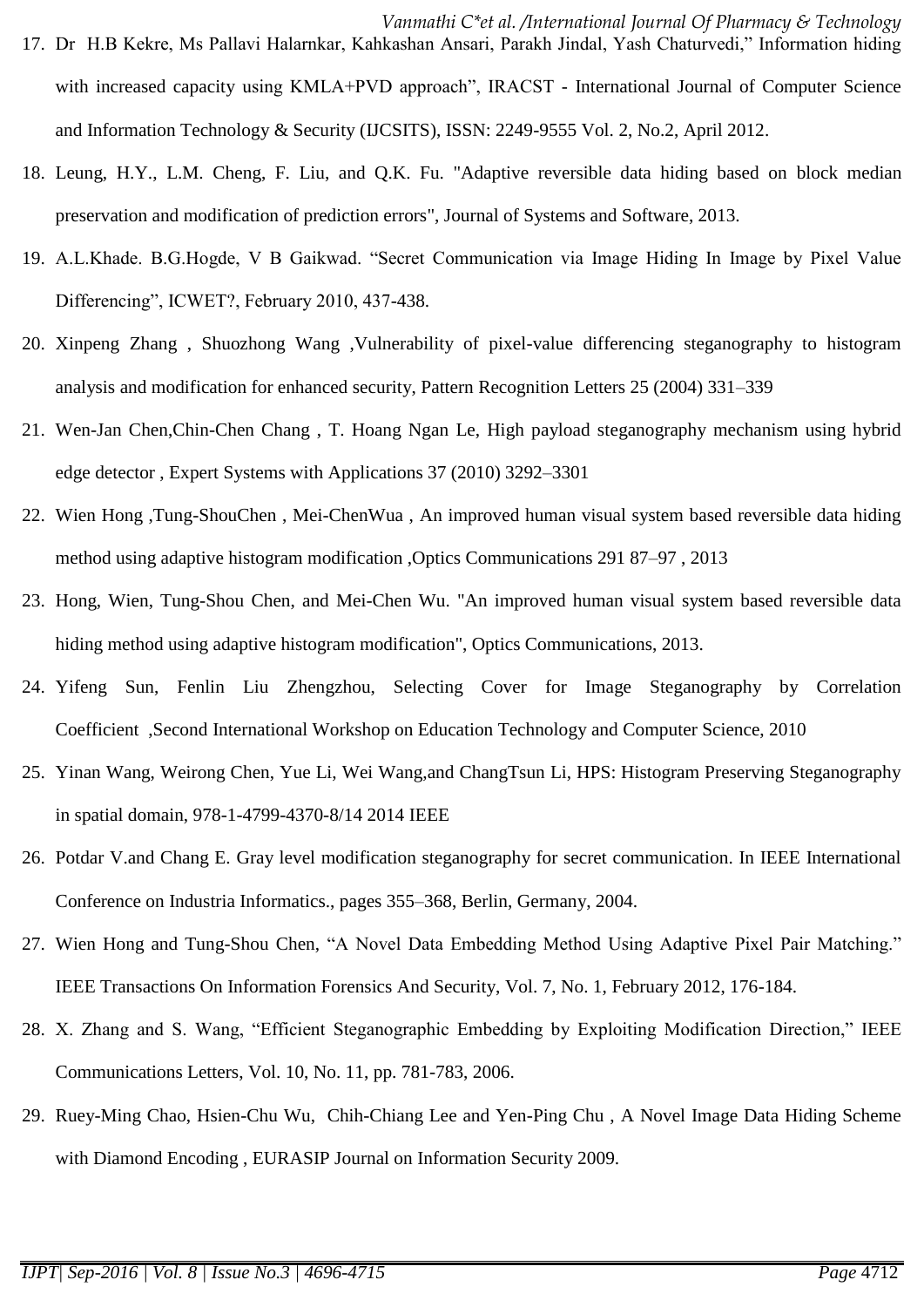- *Vanmathi C\*et al. /International Journal Of Pharmacy & Technology* 30. N. F. Johnson, S. Katzenbeisser. "A Survey of steganographic techniques." in Information Hiding Techniques for Steganography and Digital Watermarking, S. Katzenbeisser and F. Petitcolas, Ed. London: Artech House, 2000, pp. 43-78.
- 31. https://en.wikipedia.org/wiki/Discrete\_cosine\_transform
- 32. G. Langelaar, I. Setyawan, R.L. Lagendijk, (2000) "Watermarking Digital Image and Video Data", in IEEE Signal Processing Magazine, Vol 17, pp 20-43.
- 33. A. Westfeld. "F5-A steganographic algorithm: high capacity despite better steganalysis." In Proc. of the 4th Information Hiding Workshop, LNCS, 2001, pp. 289-302.
- 34. Wen-Yuan Chen , Color image steganography scheme using DFT, SPIHT codec, and modified differential phase-shift keying techniques , Applied Mathematics and Computation 196 (2008) 40–54
- 35. Hideki Noda , Michiharu Niimi , Eiji Kawaguchi , High-performance JPEG steganography using quantization index modulation in DCT domain , Pattern Recognition Letters 27 (2006) 455–461
- 36. Hossein Sheisi, Jafar Mesgarian, and Mostafa Rahmani , Steganography: Dct Coefficient Replacement Method and Compare With JSteg Algorithm , International Journal of Computer and Electrical Engineering, Vol. 4, No. 4, August 2012
- 37. Chin-Chen Chang , Chia-Chen Lin , Chun-Sen Tseng , Wei-Liang Tai , Reversible hiding in DCT-based compressed images , Information Sciences 177 (2007) 2768–2786
- 38. KokSheik Wonga, Xiaojun Qi, Kiyoshi Tanaka , A DCT-based Mod4 steganographic method , Signal Processing 87 (2007) 1251–1263
- 39. S. Uma Maheswari, D. Jude Hemanth , Frequency domain QR code based image steganography usingFresnelet transform International Journal of Electronics and Communications (AEU), Int. J. Electron. Commun. (AEU) 69 (2015) 539–544
- 40. https://en.wikipedia.org/wiki/Discrete\_wavelet\_transform
- 41. H.S. Majunatha Reddy and K.B. Raja, "High capacity and security steganography using discrete wavelet transform." International Journal of Computer Science and Security. 2009, pp. 462-472.
- 42. Yung-Kuan Chan , Wen-Tang Chen , Shyr-Shen Yu , Yu-An Ho , Chwei-Shyong Tsai , Yen-Ping Chu , A HDWT-based reversible data hiding method , The Journal of Systems and Software 82 (2009) 411–421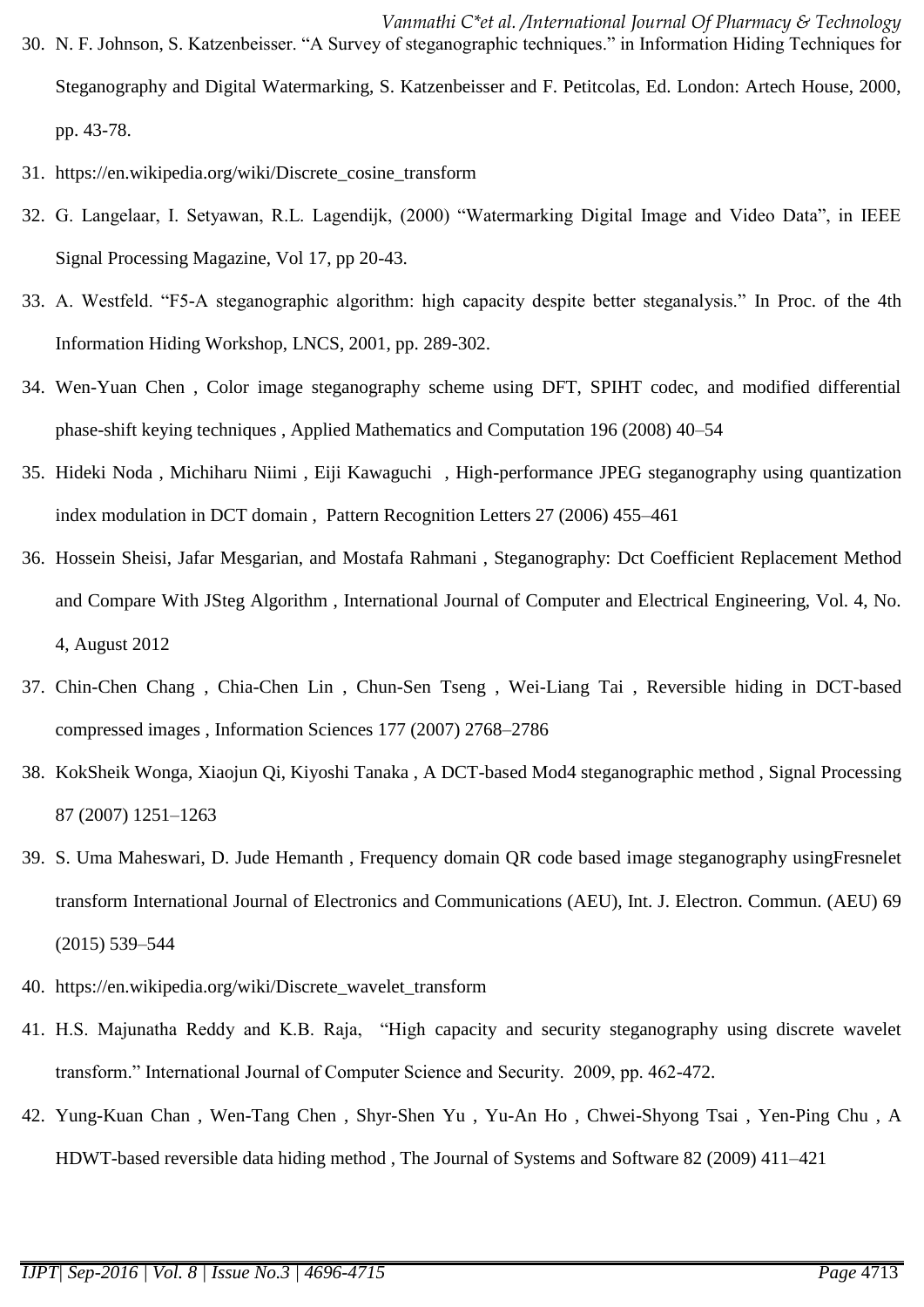- *Vanmathi C\*et al. /International Journal Of Pharmacy & Technology* 43. Elham Ghasemi, Jamshid Shanbehzadeh, Nima Fassihi ,High Capacity Image Steganography Using Wavelet Transform and Genetic Algorithm Proceedings of international multiconference of Engineers and Computer Scientists , March 2011
- 44. Po-Yueh Chen and Hung-Ju Lin, A DWT Based Approach for Image Steganography, International Journal of Applied Science and Engineering 2006.
- 45. Narasimmalou, T.; Joseph, R.A., Discrete Wavelet Transform Based Steganography for Transmitting Images , IEEE-International Conference On Advances In Engineering, Science And Management , March 2012
- 46. Prabakaran G, Dr. Bhavani R , Sankaran S , Dual Wavelet Transform in Color Image Steganography Method, International Conference on Electronics and Communication System (ICECS -2014)
- 47. Souvik Bhattacharyya , Gautam Sanyal , A Robust Image Steganography using DWT Difference Modulation (DWTDM) , I.J. Computer Network and Information Security, 2012
- 48. Della Babya, Jitha Thomasa, Gisny Augustinea, Elsa Georgea, Neenu Rosia Michaela , A Novel DWT based Image Securing Method using Steganography , International Conference on Information and Communication Technologies , 2014
- 49. Aayushi Verma, Rajshree Nolkha, Aishwarya Singh and Garima Jaiswal ,Implementation of Imsage Steganography Using 2-Level DWT Technique , International Journal of Computer Science and Business Informatics , ISSN: 1694-2108 | Vol. 1, No. 1. MAY 2013
- 50. M. Marvel, Charles G. Boncelet, Jr.,and Charles T. Retter, Methodology of Spread-Spectrum Image SteganographyLisa Army Research Laboratory 1998
- 51. P. Kruus, C. Scace, M. Heyman, and M. Mundy. (2003), "A survey of steganography techniques for image files." Advanced Security Research Journal. [On line], 5(1), pp. 41-52. , 2003 Available: http://www.isso.sparta.com/documents/asrjv5.pdf#page=47
- 52. H. Wang and S. Wang. (2004, Oct.). "Cyber Warfare: steganography vs. steganalysis , Communications of the ACM. [On line]. 47(10), pp. 76-82.Available: www.csc.liv.ac.uk/~leszek/COMP526/week4/comp526-3.pdf Mar, 2011
- 53. L.M. Marvel, C.G. Boncelet Jr., C.T. Retter. (1999). "Spread spectrum image steganography." IEEE Trans. image processing. [On line]. 8(8), pp. 1075-1083. Available: http://www.mendeley.com/research/spreadspectrum-image-steganography-1/ [Apr., 2011].